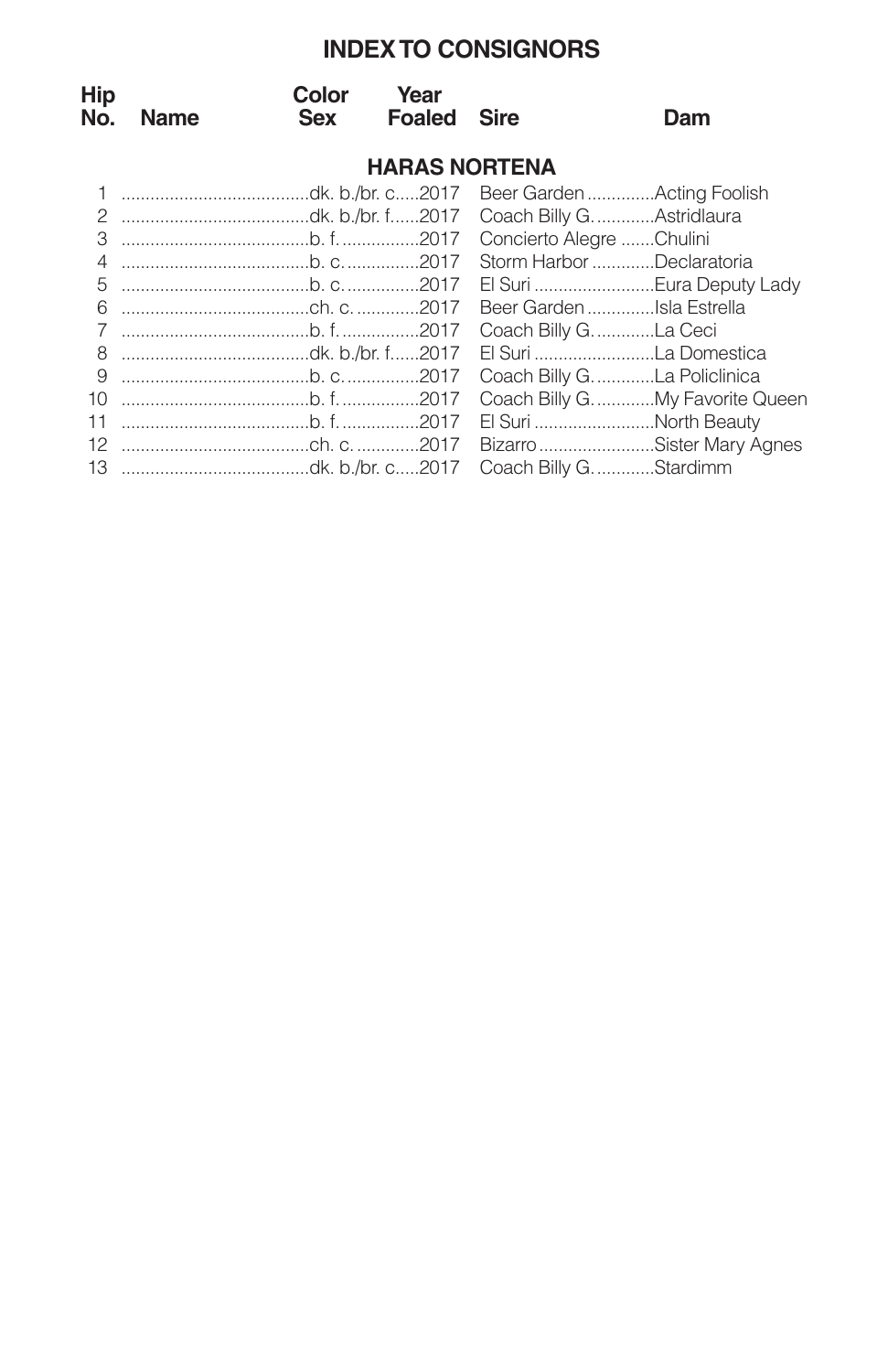# **INDEX TO SIRES**

| Bizarro                                              |  |
|------------------------------------------------------|--|
| Coach Billy G. 2, 7, 9, 10, 13<br>Concierto Alegre 3 |  |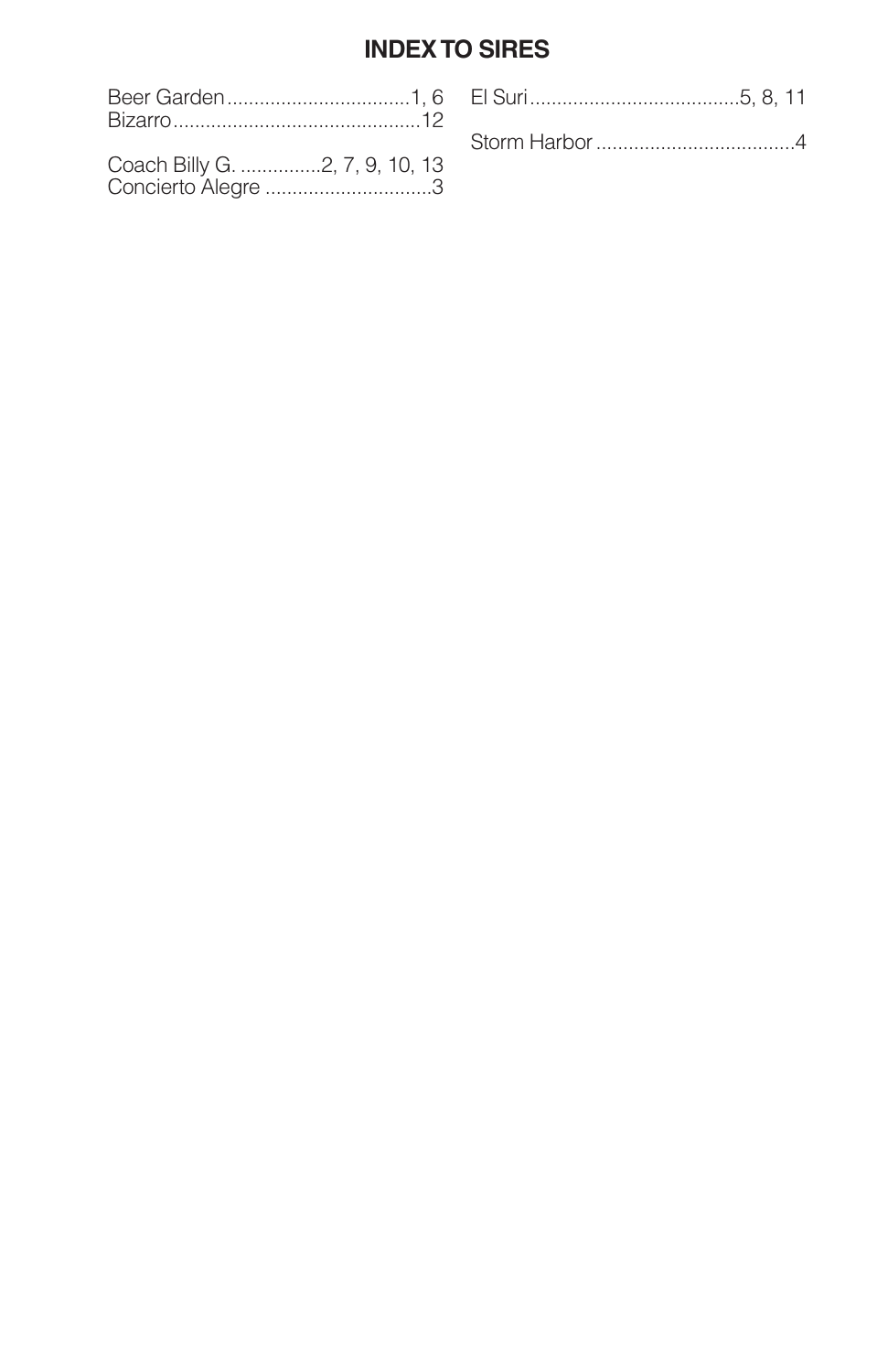# **INDEX TO DAMS**

|                    | My Favorite Queen10 |
|--------------------|---------------------|
|                    |                     |
| Eura Deputy Lady 5 |                     |
|                    | Sister Mary Agnes12 |
|                    |                     |
|                    |                     |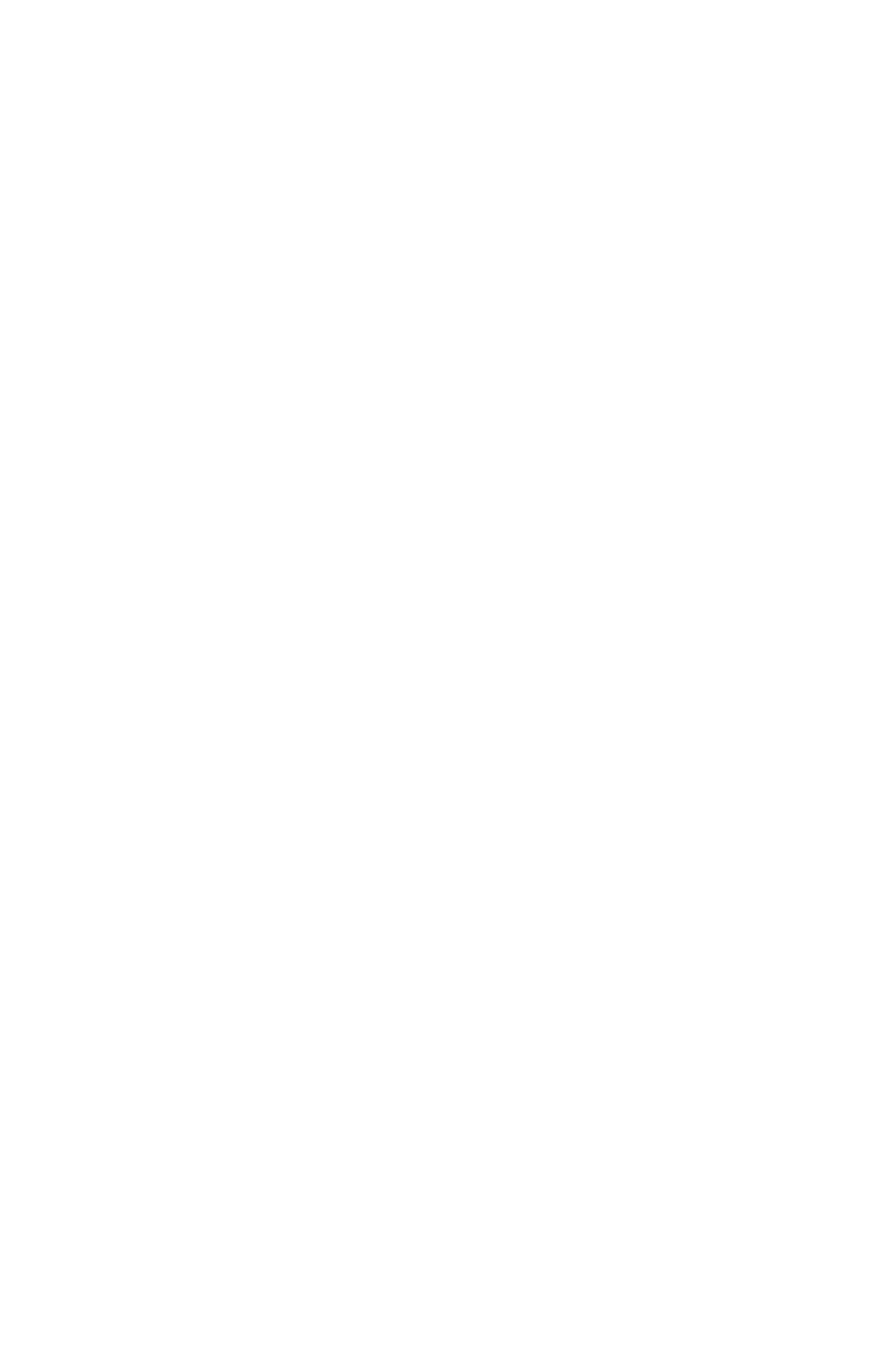DARK BAY OR BROWN COLT

# **Property of Haras Nortena**

# **DARK BAY OR BROWN COLT Foaled May 3, 2017**



**By BEER GARDEN** (2009). Winner of 5 races, 3 to 6, \$154,580. **His first foals** sire of 108 stakes winners, 7 champions, including Untapable (\$3,926,625, Longines Breeders' Cup Distaff-**G1**, etc.), Stardom Bound (\$1,861,610, Breeders' Cup Juvenile Fillies-**G1**, etc.), Hansen (\$1,810,805, Breeders' Cup Juvenile**-G1**, etc.), Unique Bella (\$712,400, La Brea S.**-G1**, etc.), Chachkova (Marmara S.**-G2**, etc.), and of Frosted (6 wins, \$3,972,800).

#### **1st dam**

ACTING FOOLISH, by Noactor. Winner at 3, \$27,390. Half-sister to **Impoetryinmotion**. Dam of 6 other foals, 3 to race, 2 winners, including--Funny Dance (g. by Dance Master). 3 wins at 3, \$21,278.

Pequeno Gigante (c. by Storm Harbor). Two-year-old of 2018.

#### **2nd dam**

**FOOLISH CLOVER**, by Foolish Pleasure. 4 wins at 3 and 4, \$48,570, Alma North S.-R. Dam of 7 other foals to race, 6 winners, including--

**Impoetryinmotion** (f. by Assert (IRE)). Winner at 2, \$15,545, 3rd Sunset S.-L. Drop Dead Gorgeous. Winner at 3, \$15,625. Dam of 6 winners, including-- **Iknowuthinkimsexy** (f. by Count the Time). 7 wins, 2 to 6, \$158,145, 2nd John Franks Memorial Sales S.-LR, 3rd D. S. Shine Young Memorial Futurity-LR.

Fancy Catch. 6 wins, 3 to 5 in Italy. Sent to Turkey. Dam of--

**Kut** (c. by Storm II). 6 wins at 3 and 5 in Turkey, 3rd Polis Kosusu.

#### **3rd dam**

FORLI CLOVER, by \*Forli. Winner at 3, \$3,600. Half-sister to **CANDY ECLAIR**. Dam of 6 winners, including--

**FOOLISH CLOVER**. Stakes winner, above.

Windkist. Winner at 3 and 4, \$19,515. Dam of 5 winners, including-- **Master Stuart**. 6 wins, \$347,412, 2nd Toronto Cup H.-**G3**, Breeders' S.-R. **Deputy Call**. 14 wins, 3 to 11, \$398,713, 3rd Deputy Minister S.-LR. **JustWatch Me**. 4 wins, 2 to 4, \$210,463, in N.A./U.S., 2nd International Turf Cup S.-LR; placed at 5, \$11,608, in Canada. (Total: \$219,914).

#### **4th dam**

CANDY'S BEST, by Candy Spots. Unraced. Half-sister to **SHORT FALL** (\$63,515), **LOW SON** (\$52,383). Dam of 7 foals, 6 winners, including-- **CANDY ECLAIR**. 15 wins in 23 starts, 2 to 4, \$403,845, champion 2-year-old filly, Selima S.-**G1**, Ashland S.-**G2**, Mermaid S., Grey Flight H., Endine H., Regret H., Shirley Jones S., Brigantine S., 2nd Boojum H., Im-pera trice H., Bonnie Miss S., Miss Woodford S., 3rd Petrify H. Dam of-- **CANDY NATIVE**. 4 wins at 2 and 3, \$93,850, Continental Mile S., etc.

### **JCC 1713230 - Microchip 981020023260666**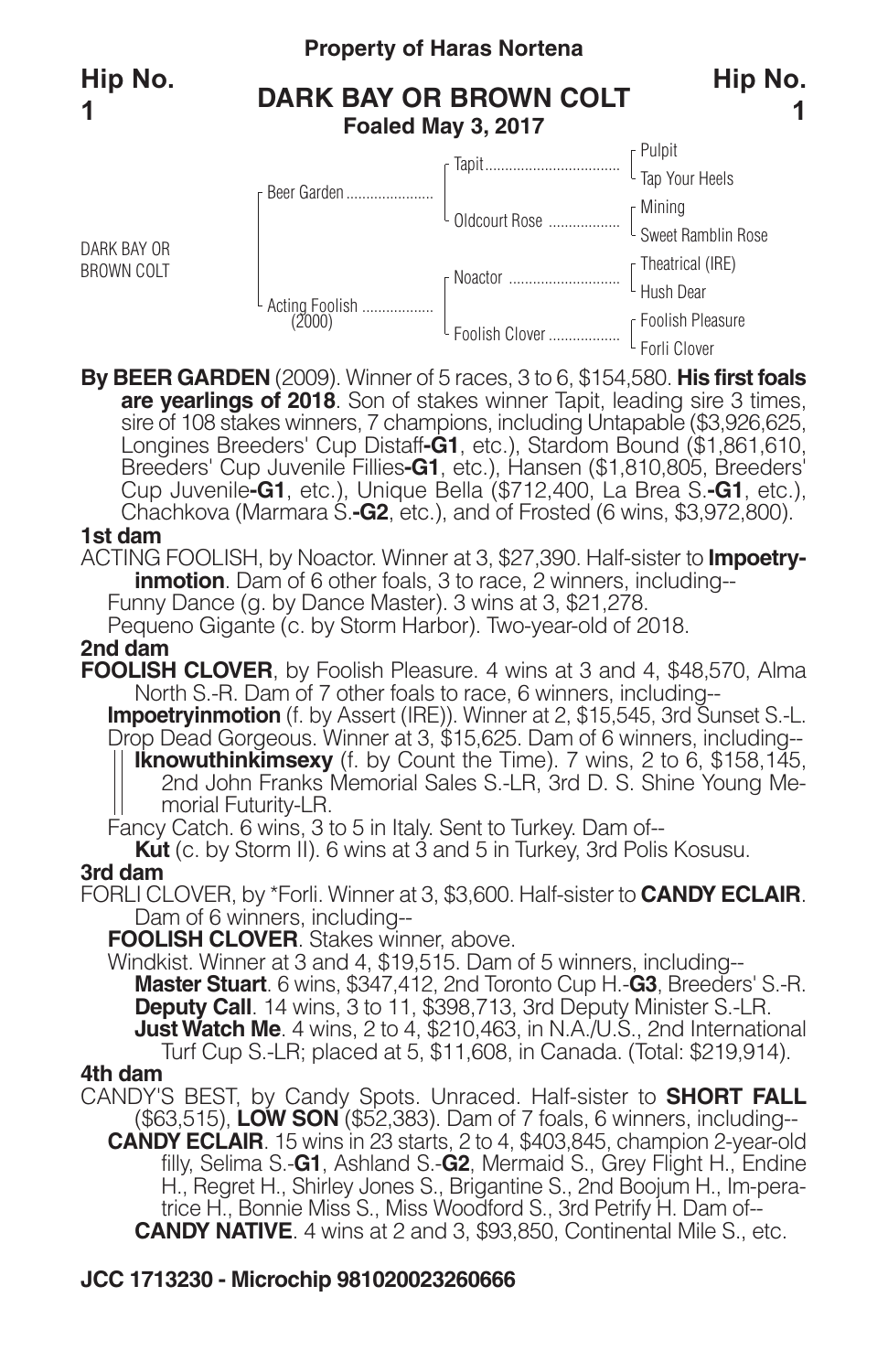DARK BAY OR BROWN FILLY

### **Property of Haras Nortena**

# **DARK BAY OR BROWN FILLY Foaled January 27, 2017**



By COACH BILLY G. (2006). Winner of \$63,183. Sire of 4 crops of racing age,<br>20 foals, 14 starters, 10 winners of 29 races and earning \$467,728, in-<br>cluding Justiciero (8 wins, \$220,841, Derby Puertorriqueno S.-G1, etc.),<br>M Love (to 4, 2018, \$90,434, 2nd Clasico Versets Dancer S.**-G2**, etc.), Concerto Bello (4 wins, \$32,529), Trilliza M (\$22,297), Identica (\$17,884), Concerto's Beauty (\$15,551), Ahora Si (\$14,854), Dra. Nortena (\$10,172).

#### **1st dam**

ASTRIDLAURA, by Eqtesaad. 8 wins, 3 to 6, \$39,859. Half-sister to **INTE-**

Unnamed (c. by Bizarro). Two-year-old of 2018.

#### **2nd dam**

- EASY MARY ANNE, by Summer Squall. Unraced. Half-sister to **STAR BY DE-SIGN**. Dam of 6 other foals, 5 to race, 4 winners, including--
	- **INTEGRISTA** (f. by Sudden Thunder). 8 wins, 2 to 5, \$162,487, Dia De Reyes S.-**G3**, Clasico Ramon Llobet, 2nd Clasico Camarero-**G1**, 3rd Clasico Constitucion S.-**G1**, Clasico Dia de las Madres-**G2**, Clasico Antonio R. Matos-**G2**, Criadores de Puerto Rico-**G3**.

#### **3rd dam**

- STAR ACCOUNT, by Private Account. Winner at 3, \$23,373. Half-sister to **Ripley**, **Bougrine**. Dam of 12 other foals, 11 to race, 9 winners, including-- **STAR BY DESIGN**. 7 wins, 2 to 4, \$199,510, Rustic Ruler S., 2nd Hula Chief S., Better Bee S., 3rd Prairie Meadows Derby-L.
	- Equideed. 6 wins, 3 to 7, \$192,397. Dam of 8 foals, 7 winners, including-- **Executive Deed**. 3 wins at 3 and 4, \$199,740, in Canada, 2nd Passing Mood S.-LR. (Total: \$181,769). Producer.
	- Paying Guest. Winner at 3 and 4, \$23,567. Dam of 6 winners, including-- **Colour Me Blue**. Winner at 3, 2nd El Paso Times H., 3rd La Fiesta H. Oregon Girl. <sup>6</sup> wins, ¥114,583,000, in Japan. (Total: \$973,347). Dam of **<sup>A</sup> SHIN MOREOVER** (Total: \$4,359,907, Nagoya Grand Prix twice, etc.).

#### **4th dam**

EQUINOCE, by \*Herbager. 2 wins at 3, \$30,000. Half-sister to **DUEL**, **MONI-TOR**, **SCYTHE**, **ELAINE**, **LOOP**, **Satin**. Dam of 5 winners, including-- **Ripley**. 7 wins, 3 to 5, \$139,587, 2nd Honorable Miss S.-L. Producer. **Bougrine**. 5 wins at 3 and 4, \$79,593, 2nd Etobicoke H.-L. Dam of **BRIGHT COLOURS**, **ABBESS** (dam of **EVATINA**; granddam of **ARGIANO**), **Baffin Bay**. Granddam of **GOLDEN BOUNTY** (horse of the year in India). Counting Moonbeams. Unplaced in <sup>2</sup> starts. Dam of **BLACK GLAD**. Granddam of **Go Fernando Go** (\$195,682), **J's Happy Holiday** (\$53,205).

### **JCC 1701026 - Microchip 981020023232592**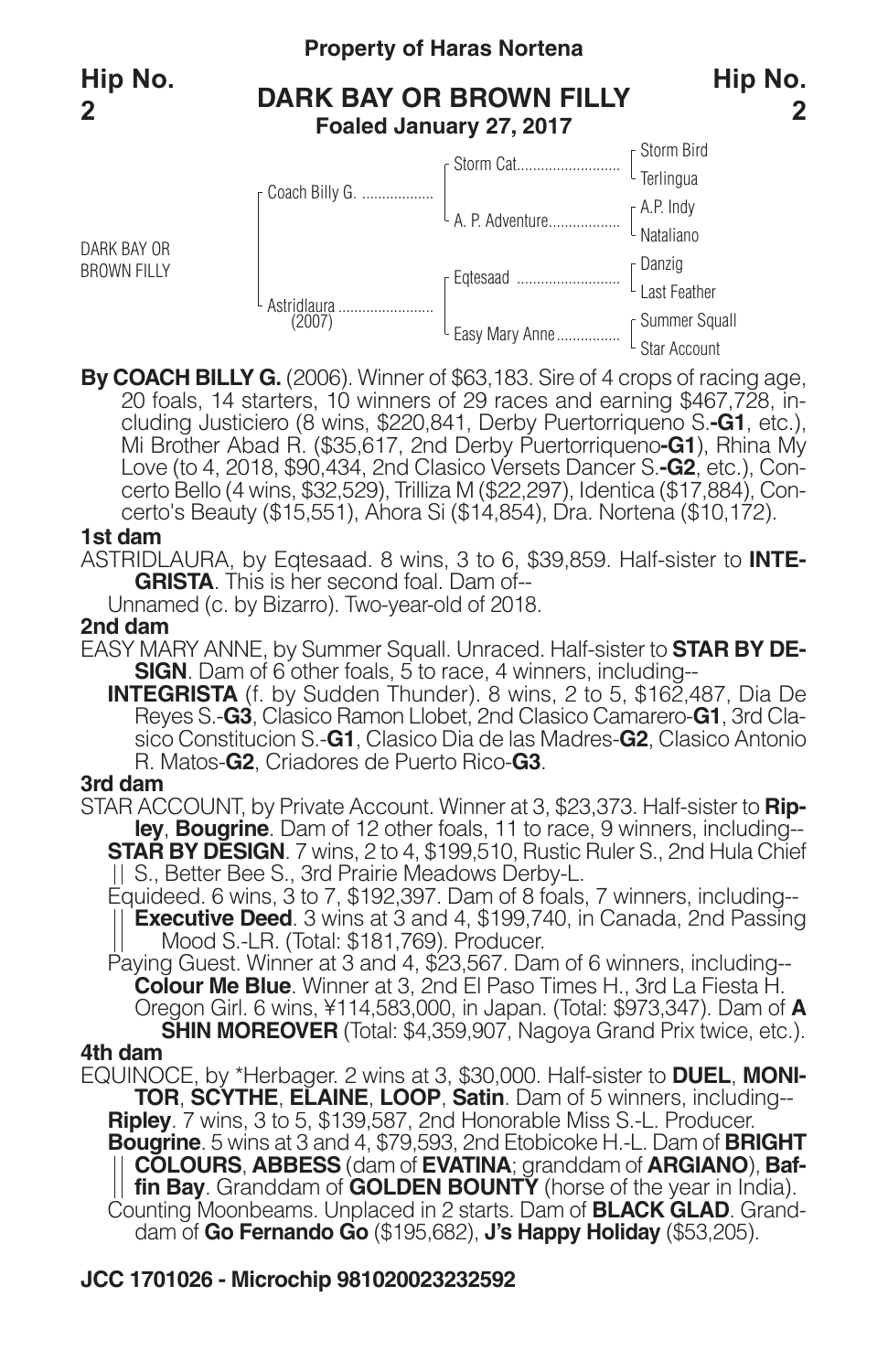# **Property of Haras Nortena**

# **BAY FILLY Foaled January 20, 2017**



# By CONCIERTO ALEGRE (2007). Champion 2-year-old colt in Puerto Rico,<br>stakes winner of 16 races in 24 starts, 2 to 5, \$155,766, Puerto Rico Futu-<br>rity-G3, 3rd Clasico Navidad-G1. Half-brother to stakes winner Mueca. Sire of 2 crops of racing age, 3 foals, 1 starter, 1 winner of 5 races and earning \$34,229, Bergoglio (to 4, 2018, \$34,229). Son of champion 3-yearold colt in Puerto Rico Don Guido, sire of 12 stakes winners, 5 champions, including Seattle Win (12 wins, \$257,200, Copa Gobernador**-G1**, etc.).

#### **1st dam**

CHULINI, by Bluegrass Cat. Winner at 4, \$20,165. This is her first foal. **2nd dam**

**Chula**, by Broad Brush. 3 wins at 3, \$69,704, 2nd Lyrique H., Marie P. DeBartolo Oaks, 3rd Old South H. Half-sister to **TEE CAT**, **SNUG HARBOUR**, **Amon**. Dam of 8 other foals, 6 to race, 5 winners, including--

Starlighter. 8 wins, 4 to 7, \$81,641.

#### **3rd dam**

CHARDAE, by Forty Niner. Winner at 3, \$15,850. Sister to **Saddleridge**. Dam of-- **TEE CAT**. 8 wins, 3 to 8, \$198,467, Curribot H.-etr, 1 1/16 mi. in 1:42, 2nd Sunland Park H.-L.

**SNUG HARBOUR**. 6 wins at 2 and 3, \$164,100, Office Queen S.-L, 3rd Cassidy S.-L. Dam of 7 foals, 5 to race, 4 winners, including--

**STAR HARBOUR**. 11 wins, 3 to 7, \$563,839, Pelican S., Sunshine State S.-R, Hollywood Gaming Mahoning Sprint S.-R-ntr, 2nd Senator Robert C. Byrd Memorial S.-L, Hilton Garden Inn/Hampton Inn and Suites Sprint S.-R, 3rd Mr. Prospector S.-**G3**, Duck Dance S., Webb Snyder Charles Town Dash S., Florida Sunshine Millions Sprint S.-R.

**Lemon Point**. 4 wins at 2 and 4, \$181,691, 2nd Monroe H., Juvenile Filly Turf S.-R, 3rd Wait a While S., Spook Express S.

**Amon**. 9 wins, \$167,662, 2nd Dayton Andrews Dodge Sophomore Turf S.-L. **Chula**. Stakes-placed winner, above.

#### **4th dam**

**TOP OF MY LIFE**, by Topsider. 5 wins in 9 starts at 3, \$168,595, Ak-Sar-Ben Oaks-**G3**, La Troienne S.-L, Prima Donna H.-L, 3rd Monmouth Oaks-G1. Dam of--<br>Saddleridge. 12 wins, 2 to 7, \$160,567, 2nd Tyro S.-L, etc.

Escopazzo. Winner at 4, \$35,158. Dam of 9 foals, 7 to race, 6 winners, incl.--**FORMAL ESCAPE**. 5 wins, 2 to 4, \$47,600, Collegian S.

**Pistolpackin'gal**. Winner at 2, \$29,165, 3rd Gottstein Futurity, etc. Producer. Talike. 2 wins at 3, \$48,290. Dam of **Non Stop** (10 wins, \$485,656).

Shondra. Placed at 2 and 3, \$8,430. Dam of **Diosa Fortuna** (Total: \$27,486, 2nd Carlos Allende Navarro-**G3**, etc.). Granddam of **OFFICERSTIME**.

# **JCC 1701404 - Microchip 981020023443601**

**3**

**Hip No.**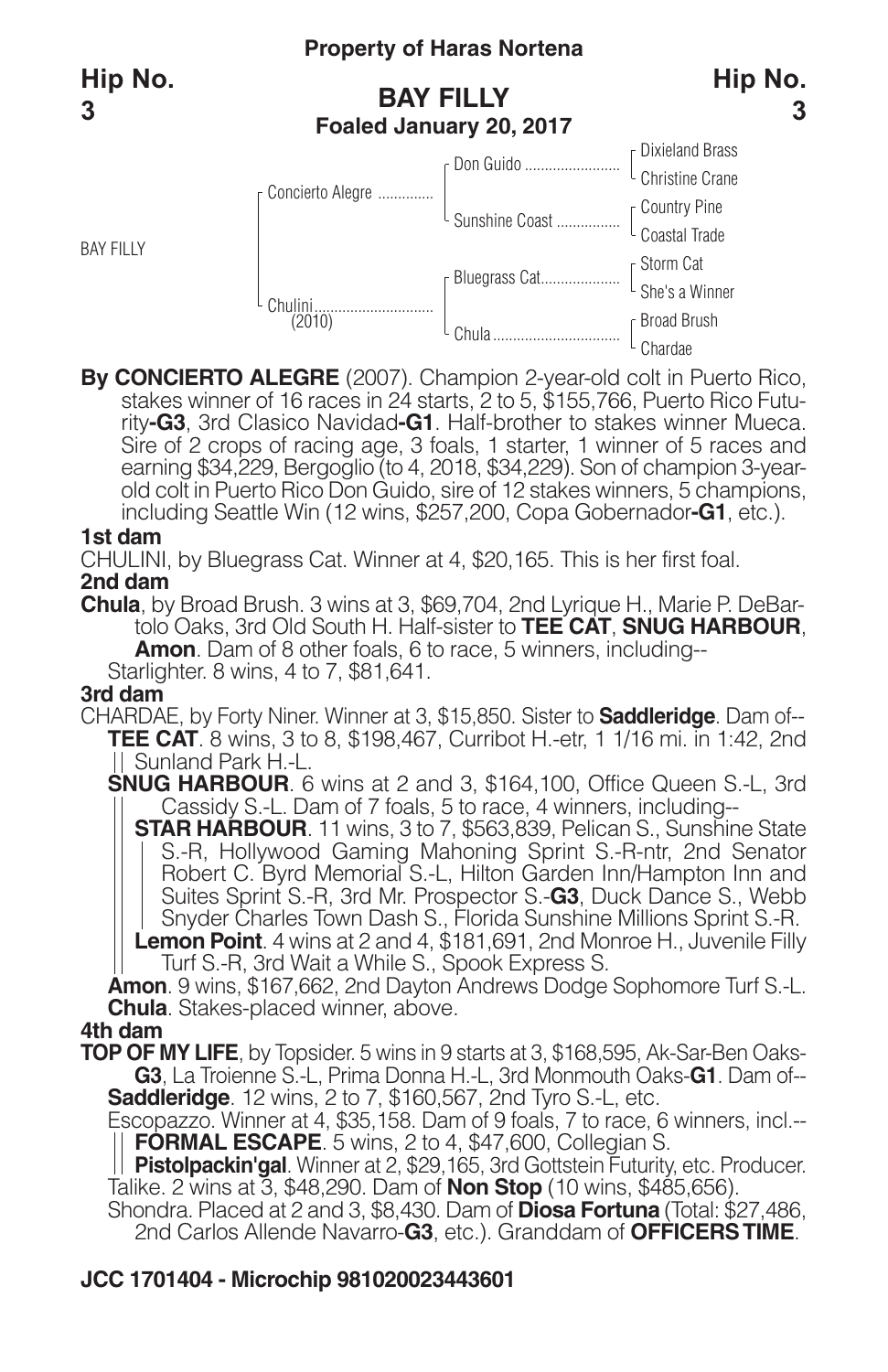BAY COLT

# **Property of Haras Nortena**

# **BAY COLT Foaled April 7, 2017**



**4**



**By STORM HARBOR** (2005). Winner of 2 races, \$48,250. Sire of 4 crops of racing age, <sup>13</sup> foals, <sup>5</sup> starters, <sup>2</sup> winners of <sup>12</sup> races and earning \$69,846, Mery Joe (to 4, 2017, \$32,339), Sr. Diputado (to 4, 2017, \$31,690). Son of European horse of the year Giant's Causeway, leading sire 3 times, sire of 197 stakes winners, 8 champions, including Shamardal (\$1,931,770, Gainsborough Poule d'Essai des Poulains-French Two Thousand Guineas**-G1**, etc.), Take Charge Brandi (\$1,692,126), Giants Steps (\$372,939).

#### **1st dam**

**DECLARATORIA**, by El Justo. 8 wins, 2 to 6, \$110,569, Clasico Chorisbar-**G3**, 2nd Clasico Estrellero-**G3**. This is her second foal. Dam of--

Unnamed (f. by Bizarro). Two-year-old of 2018.

#### **2nd dam**

MISSU, by El Choky. Unraced. Half-sister to **CHELIMAR**, **Gasolinero**. Dam of-- **DECLARATORIA** (f. by El Justo). Stakes winner, above.

#### **3rd dam**

MISS ULYSSES, by Ulysses. Winner at 3. Sister to **Yellow Bow**, half-sister to **Young Warrior**. Dam of 10 other foals, 9 to race, 8 winners, including--**CHELIMAR**. 31 wins, 2 to 6, \$550,491, champion 2- and 3-year-old filly in Puerto Rico, champion older mare in Puerto Rico, Puerto Rico Futurity-**G1**, Clasico Jesus T. Pinero-**G1**, Clasico Camarero-**G2**, Clasico Eugenio Maria de Hostos-**G3**, Clasico Ramon Llobet, Jr.-**G3**, 2nd Clasico Navidad-**G2**, Clasico Criadores de Puerto Rico-**G3**, Clasico Antonio R. Matos-**G3**, Clasico Constitucion-**G3**, Clasico Jesus T. Pinero-**G3**, etc. Dam of-- **DON PIERO**. 34 wins in 52 starts, 2 to 8, \$634,044, champion 3-year-<br>| old colt in Puerto Rico, Derby Puertorriqueno-**G1**, Clasico Luis Munoz Rivera-**G1**, Clasico Antonio R. Barcelo-**G1**, Clasico Luis Munoz Marin-**G1**, Clasico Eugenio Maria de Hostos-**G1**, Copa Criadores, 2nd Copa Gobernador-**G1**, Clasico Antonio R. Barcelo-**G1**, Clasico Battle Morn-**G3**, Clasico Brigido-**G3**, Clasico Imperial-**G3**, 3rd Copa San Juan-**G1**. **Don Rate**. 5 wins at 3 and 4, \$54,531, 3rd Clasico Criadores Machos-**G1**. Hipoteca. Unraced. Dam of **LIMOSNERA** (\$140,637, Copa Camarero S.- **G1**, etc.), **Liberado** (\$17,833, 3rd Clasico Luis Munoz Rivera S.-**G1**).

**Gasolinero**. 13 wins, \$206,642, 2nd Clasico Luis Munoz Rivera Memorial-**G1**. **4th dam**

MISS GUN BOW, by Gun Shot. Placed at 3. Sister to **GUN BOW** (\$798,722, sire), half-sister to **Streamer** (\$54,030). Dam of 10 foals, 8 winners, incl.-- **Yellow Bow**. 4 wins to 4, \$65,680, 2nd Vantage S., etc. Dam of **TRANSUR**, **RUN FORYOUR HONEY** (31 wins, \$374,306), **MCDANIEL**, **GLAVINE**. **Young Warrior**. 5 wins, 2 to 5, \$24,656, 2nd Madison County S.

### **JCC 1713515 - Microchip 981020023296745**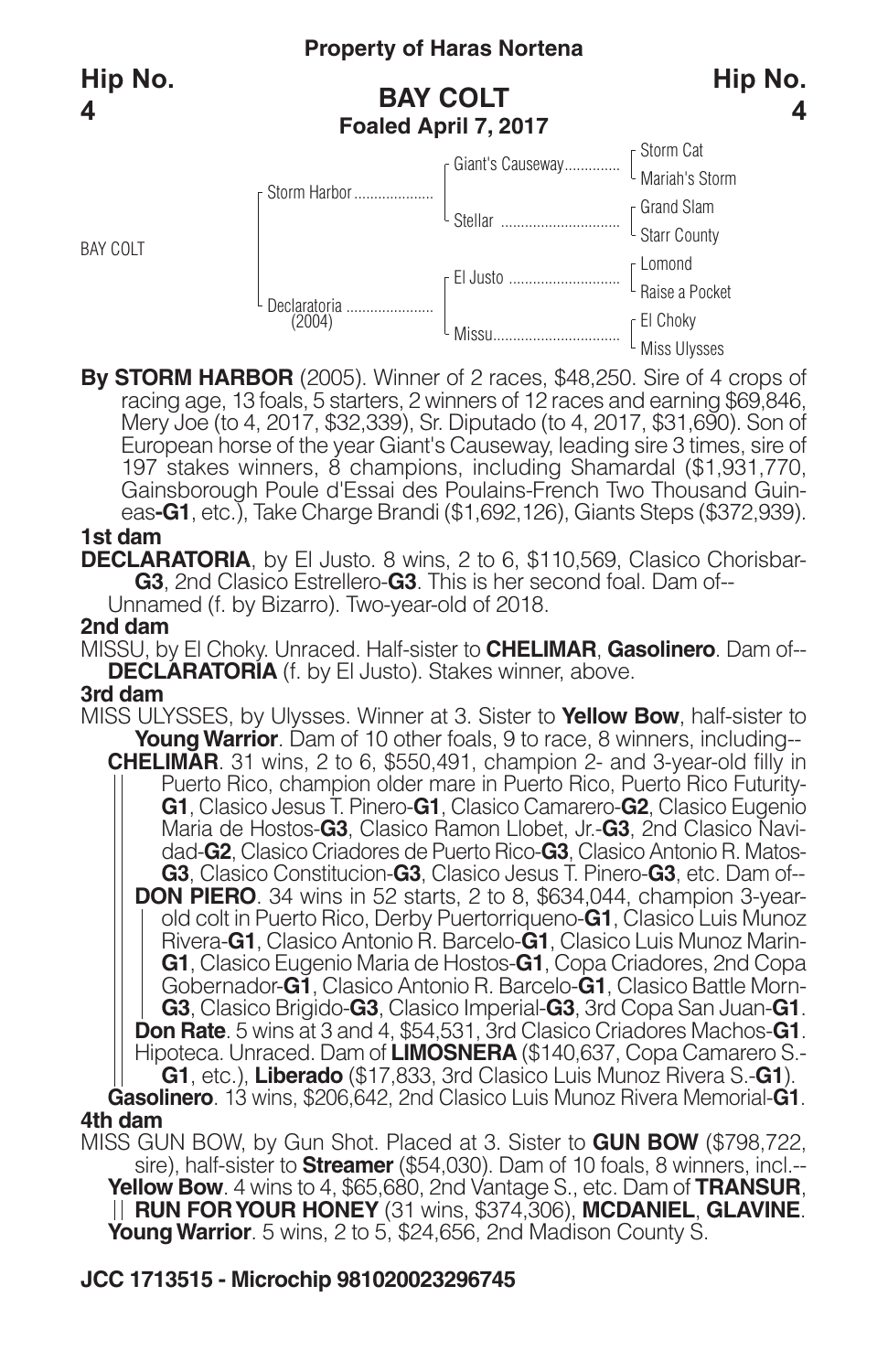BAY COLT

# **Property of Haras Nortena**

# **BAY COLT Foaled April 14, 2017**



#### Unbridled Trolley Song Summer Squall Great Girlfriend Unbridled's Song Russian Tango Silver Deputy Pudical Spanish Steps .................. Victoria's Wedding............ Eurosilver.......................... Lady Victoriate................. El Suri .............................. Eura Deputy Lady.............. (2010)

**By EL SURI** (2007). Stakes winner of 28 races, 2 to 7, \$254,729, Clasico Jose Coll Vidal**-G1**, 2nd Clasico Dia de los Padres, Clasico Angel T. Cordero, Jr., 3rd Clasico Jose Celso Barbosa**-G1**. **His first foals are 2-year-olds of 2018**. Son of Spanish Steps, sire of 8 stakes winners, including Little Mike (14 wins, \$3,543,392, Breeders' Cup Turf**-G1**, etc.), Attaadah (King Abdulaziz Cup**-G1**, etc.), Lydia's Last Step (7 wins, \$236,881, Governor's Cup S., etc.), Slim Shady's Lady (\$217,207, Holiday Inaugural S., etc.).

#### **1st dam**

EURA DEPUTY LADY, by Eurosilver. Unraced. Dam of 2 other foals, incl.-- Unnamed (c. by Bizarro). Two-year-old of 2018.

#### **2nd dam**

LADY VICTORIATE, by Silver Deputy. Winner at 3 and 4, \$48,405. Half-sister to **Melancholy Blues**. Dam of 7 other foals, all winners, including-- Crafty Mark. 11 wins, 3 to 9, \$176,348.

#### **3rd dam**

- **PUDICAL**, by Sassafras (FR). 4 wins at 3 and 5, \$120,630, Convenience S., 2nd Cameo S., Wistful S., 3rd The Very One S. Sister to **PRIM MISS** (\$65,095), half-sister to **El Soberano**. Dam of 5 winners, including-- **Melancholy Blues**. 2 wins at 3, \$24,282, 3rd Princess S. Dam of--
	- **GRUNDLEFOOT**. 12 wins, 2 to 5, \$616,780, in N.A./U.S., Baltimore Breeders' Cup H.-**G3**, Leonard Richards S.-L, Kelso S.-L, Walter Haight H.-L, Hail Emperor S.-L, Lexington Park S., 2nd Federico Tesio S.-L, R. R. M. Carpenter Jr. Memorial S.-L, Sir Barton S.-L, etc.; 3 wins, 5 to 7, in Saudi Arabia, champion older horse, champion stayer, Custodian of the Two Holy Mosques Cup-**G1**, 3rd Crown Prince Cup-**G2**; placed in 2 starts at 6, 510,691 dirhams, in U.A.E., 2nd Sheikh Maktoum bin Rashid Al Maktoum Challenge-Round 3-**G2**. (Total: \$755,834).

**AREYOU BLUE**. 10 wins, 2 to 6, \$130,089, Bobby Hale S.

Work Out Queen. Winner at 2 and 4, \$26,400. Producer. Granddam of **Lucy Q** (4 wins, Total: \$79,757, 3rd Wild Rose H.-R).

Star of Usquaebae. Winner at 4, \$24,230. Producer. Granddam of **OFFI-CEINTHEVALLEY** (6 wins, Total: \$302,062, Vice Regent S.-LR, etc.).

Be My Baby. Unraced. Dam of 7 foals, 6 to race, all winners, including--

**DIVINE SILVER**. 10 wins, 3 to 6, ¥350,251,000, in Japan, Zen-Nippon Thoroughbred Cup-**G3**, Kurofune Sho-**G3**, Hokkaido Sprint Cup-**G3**, Cluster Cup-**G3**, Ritto S., 2nd Sakitama Hai-**G3**, Hyogo Gold Trophy-**G3**, Cluster Cup-**G3** 4 times, Hokkaido Sprint Cup-**G3**, 3rd Hokkaido Sprint Cup-**G3**. (Total: \$3,038,798).

Party Stripes. Unplaced. Producer. Granddam of **Multiplier**(Total: \$44,532).

# **JCC 1713184 - Microchip 981020023235864**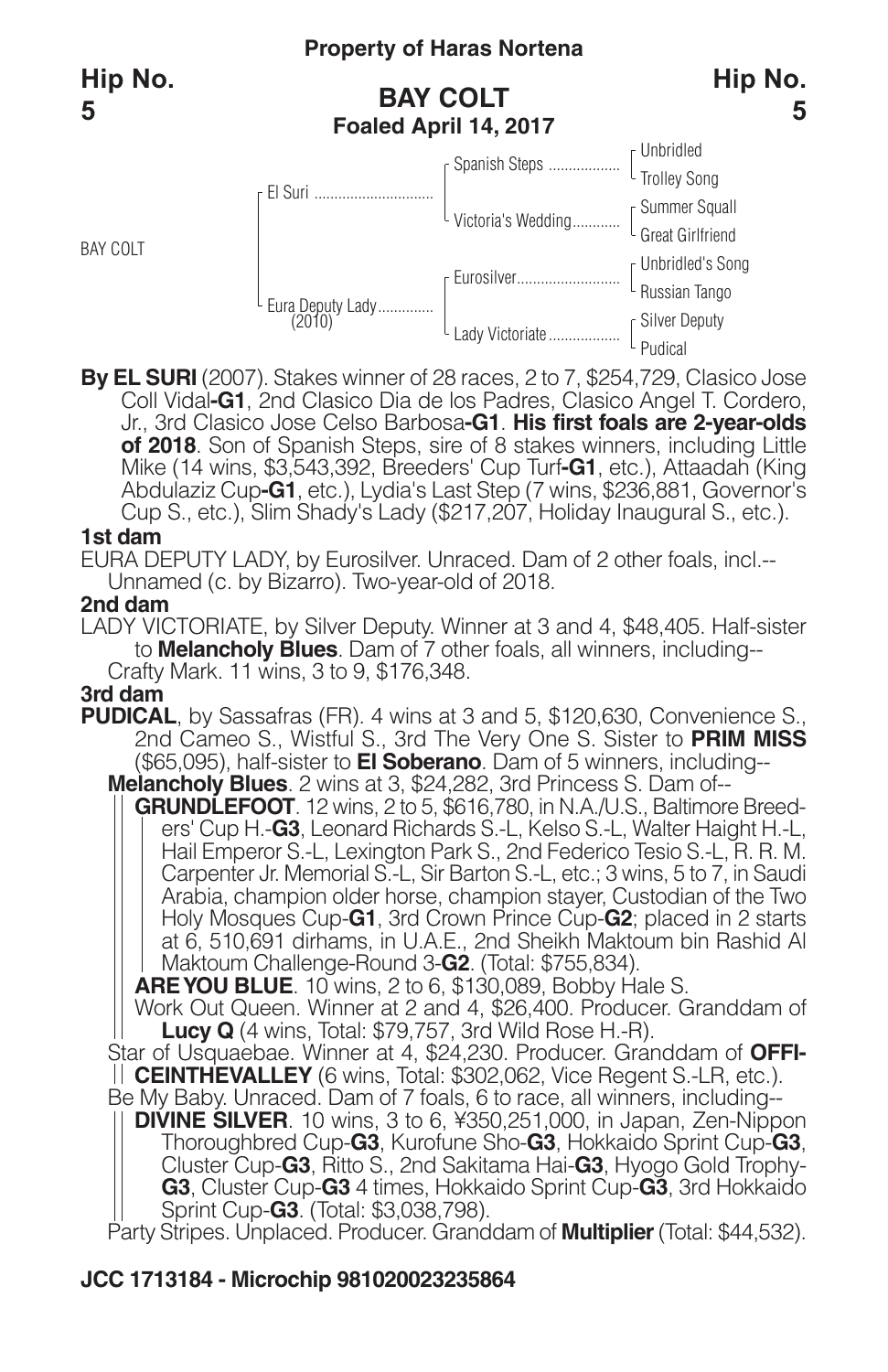CHESTNUT COLT

#### **Property of Haras Nortena**

# **CHESTNUT COLT**



# **Foaled February 14, 2017**



**By BEER GARDEN** (2009). Winner of 5 races, 3 to 6, \$154,580. **His first foals** sire of 108 stakes winners, 7 champions, including Untapable (\$3,926,625, Longines Breeders' Cup Distaff-**G1**, etc.), Stardom Bound (\$1,861,610, Breeders' Cup Juvenile Fillies-**G1**, etc.), Hansen (\$1,810,805, Breeders' Cup Juvenile**-G1**, etc.), Unique Bella (\$712,400, La Brea S.**-G1**, etc.), Chachkova (Marmara S.**-G2**, etc.), and of Frosted (6 wins, \$3,972,800).

#### **1st dam**

ISLA ESTRELLA, by Soaring By. 2 wins at 3, \$12,485. Half-sister to **JUS-TICIERO**. This is her first foal.

#### **2nd dam**

LA POLICLINICA, by Pair of Deuces. 32 wins in 50 starts, 3 to 6, \$206,119. Dam of 6 other foals, 5 to race, 4 winners--

**JUSTICIERO** (c. by Coach Billy G.). 8 wins in 14 starts at 2 and 3, \$220,841, Derby Puertorriqueno S.-**G1**, Copa Gobernador S.-**G1**, Copa San Juan S.-**G1**, Clasico Antonio Mongil, Jr. S.-**G2**, 2nd Clasico Puerto Rico Futurity-**G1**, 3rd Clasico Navidad S.-**G1**.

Ciudad Senorial. 6 wins, 3 to 5, \$32,091.

Bella Pionera. 5 wins at 3 and 4, \$19,694.

El Excelente. Winner at 2, \$6,634.

Internista. Placed at 3.

#### **3rd dam**

AL'S LAW, by Wardlaw. 3 wins at 3 and 4, \$40,458. Half-sister to **Ms. Stolley Night**. Dam of 6 other foals, 5 to race, 4 winners--

Warrior's Boy. 7 wins, 3 to 6, \$74,767.

Mini Poli. 6 wins at 3 and 4, \$34,766.

Royal Boldski. 4 wins, 3 to 5, \$22,162.

Batallador. Winner at 3, \$10,370.

#### **4th dam**

DAY IN DAY OUT, by Bold Hour. Unplaced in 2 starts. Dam of 6 other foals, 4 to race, 3 winners--

**Ms. Stolley Night**. 3 wins at 4, \$86,430, 2nd Coral Gables S. Dam of 1 foal--

Frank's Double. Winner at 4, \$47,372.

Devonshire Dock. Winner at 3, \$10,929.

Little Zinger. 3 wins at 3 and 4, \$7,260.

Constantly Royal. Unraced. Dam of 2 foals, including--

Willi Buck. 12 wins, 3 to 6, \$69,331.

# **JCC 1702528 - Microchip 981020023277529**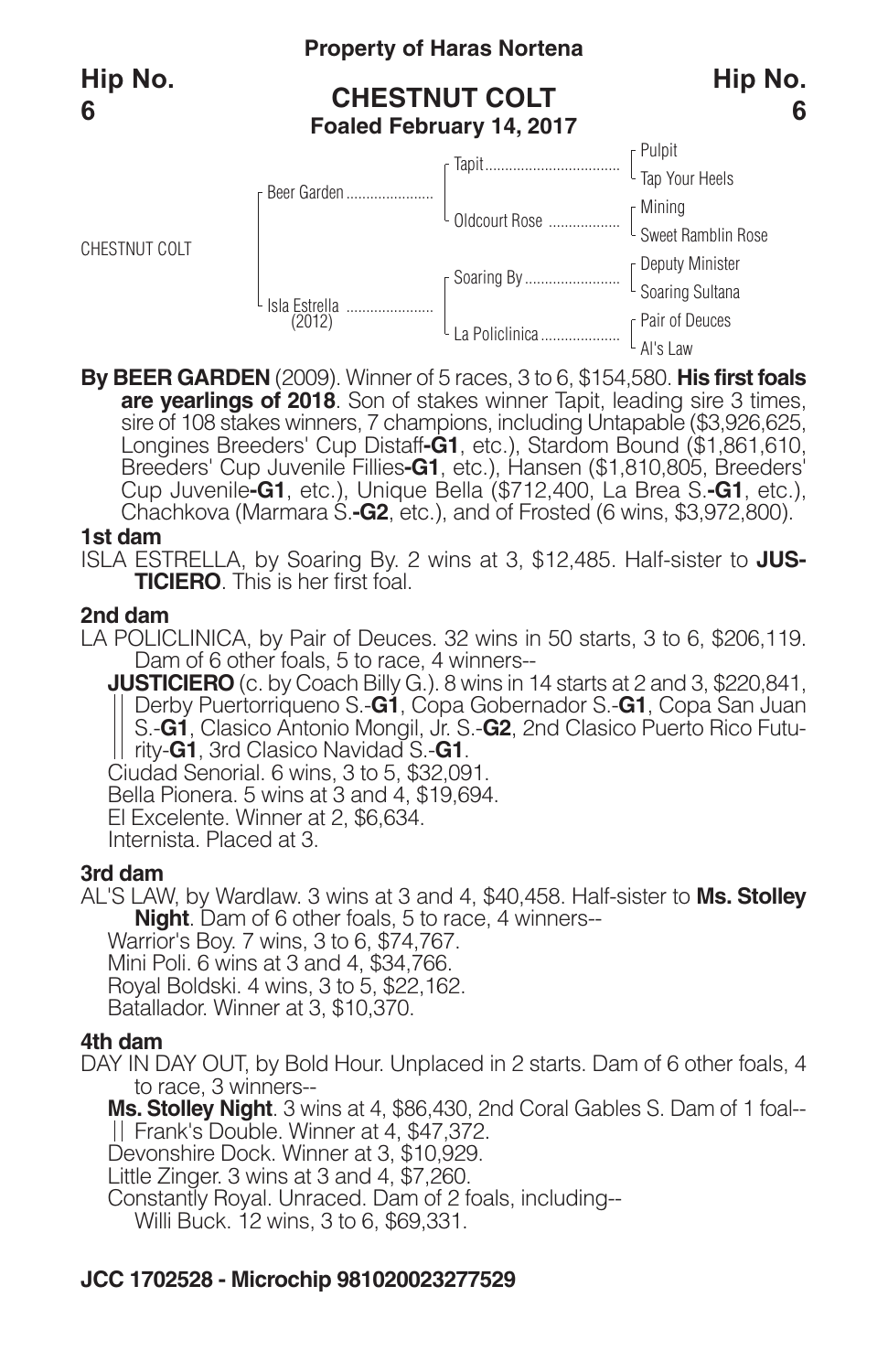# **Property of Haras Nortena**

# **BAY FILLY Foaled January 28, 2017**



By COACH BILLY G. (2006). Winner of \$63,183. Sire of 4 crops of racing age,<br>20 foals, 14 starters, 10 winners of 29 races and earning \$467,728, in-<br>cluding Justiciero (8 wins, \$220,841, Derby Puertorriqueno S.-G1, etc.),<br>M Love (to 4, 2018, \$90,434, 2nd Clasico Versets Dancer S.**-G2**, etc.), Concerto Bello (4 wins, \$32,529), Trilliza M (\$22,297), Identica (\$17,884), Concerto's Beauty (\$15,551), Ahora Si (\$14,854), Dra. Nortena (\$10,172).

#### **1st dam**

LA CECI, by Toccet. Winner at 2, \$11,890. Half-sister to **Moral Compass**, **Lady Aflair**. Dam of 2 other foals--

Trilliza M (f. by Coach Billy G.). 3 wins at 2 and 3, \$22,297.

Aguapalosgallos (g. by Plato). 2 wins at 3, \$20,603.

#### **2nd dam**

**AFFAIR WITH AFLAIR**, by Well Decorated. 4 wins at 2 and 3, \$99,732, A.P. Indy S.-L, Canterbury Juvenile S., 2nd Lazer Show S., 3rd Dixie Belle S.- L. Half-sister to **CHASING STARS**, **BUZZ SONG**. Dam of--

**Moral Compass** (c. by Grand Slam). 3 wins, 2 to 6, \$160,280, 2nd Oceanside S.-LR, 3rd Hill Prince S.-**G3**, Bulleit Bourbon Palm Beach S.-**G3**, King Cugat S.-L.

**Lady Aflair** (f. by Hennessy). Winner at 2, 3, and 4, \$91,392, 2nd HBPA West Virginia S.-R. Producer.

#### **3rd dam**

BUZZOVERTOMYHOUSE, by Drone. Placed in 2 starts at 2. Sister to **BUZZ MY BELL** (\$223,295). Dam of 14 foals, 13 to race, 11 winners, incl.--

**CHASING STARS**. 6 wins at 3 and 4, \$125,123, Navajo Princess S., 3rd Calder Breeders' Cup H.-L.

**AFFAIRWITH AFLAIR**. Stakes winner, above.

**BUZZ SONG**. 2 wins in 4 starts at 2, \$94,450, Blue Hen S.-L. Dam of **JALA JALA (MEX)** (\$174,000, in N.A./U.S., horse of the year in Mexico, Clasico Esmeralda-**G1**, Clasico Subasta-**G2**, etc.), **MIDNIGHT BALLET** (Total: \$214,981, Sharp Cat S.-L, etc.), **Moon Buzz** (\$125,810, 2nd Minaret S., etc.). Granddam of **Laney** (\$114,964, 3rd Eight Belles S.-**G2**, etc.).

Mia Casa Grande. Winner at 4, \$11,200. Dam of **CASATUA** (\$132,252). Buzz Buzz Buzz. Winner at 3, \$14,515. Dam of **Duffy'sTavern** (\$232,008,

2nd John McSorley S., etc.), **The Village Vicar** (\$222,684). Granddam of **Dollarwaitnonadime** (Total: \$106,619), **Baby Buzz** (2 wins, \$63,760). Tattletale. Winner at 3, \$60,439. Producer. Granddam of **Hembree** (2 wins

to 4, 2018, \$184,036, 2nd Sunday Silence S.).

Buzz Home. Unplaced in 2 starts. Dam of **Triumphant Joy** (\$47,698).

# **JCC 1701717 - Microchip 981020023312801**

**7**

**Hip No.**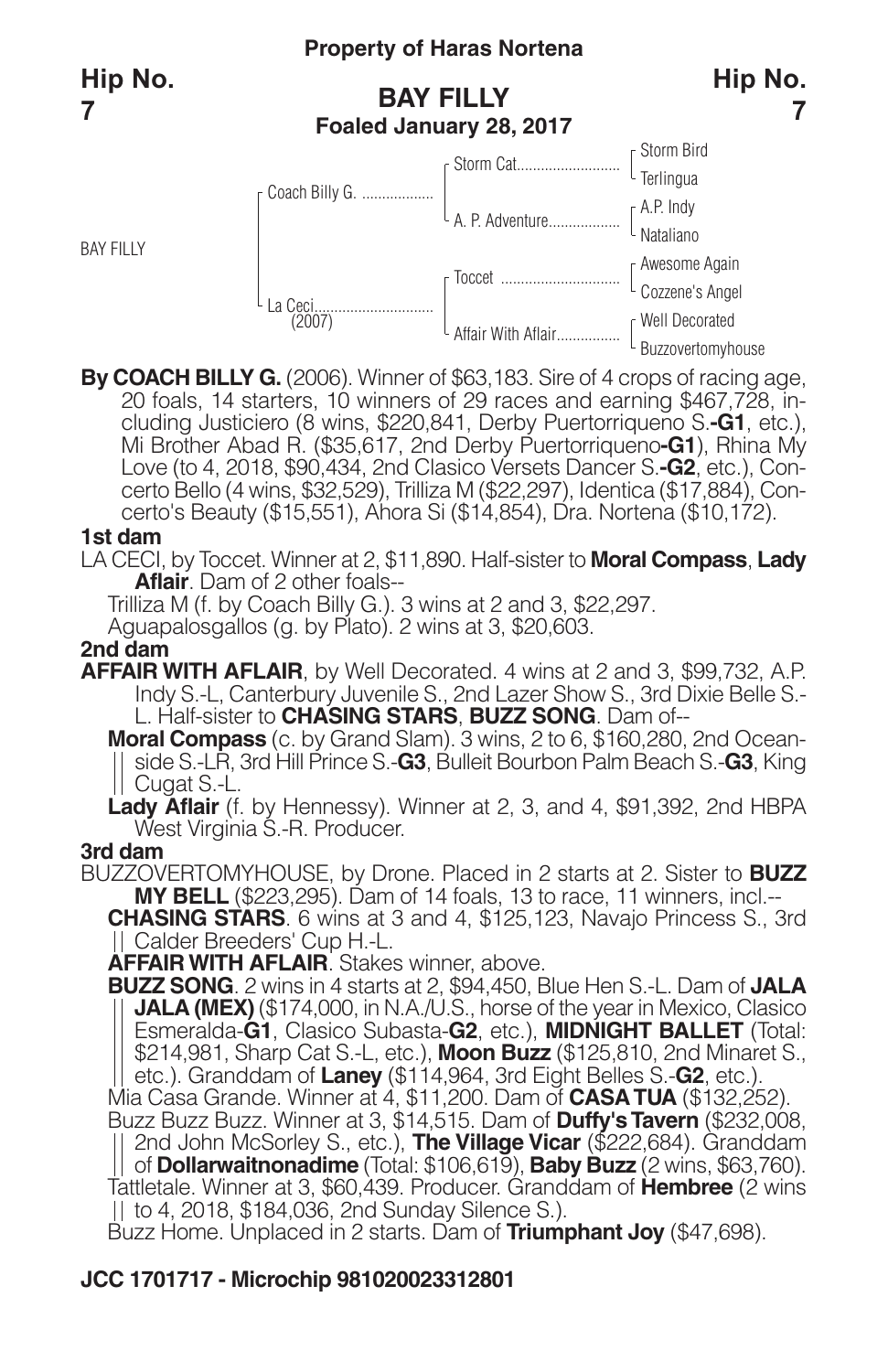DARK BAY OR BROWN FILLY

# **Property of Haras Nortena**

# **DARK BAY OR BROWN FILLY Foaled January 19, 2017**

#### **8**



**By EL SURI** (2007). Stakes winner of 28 races, 2 to 7, \$254,729, Clasico Jose Coll Vidal**-G1**, 2nd Clasico Dia de los Padres, Clasico Angel T. Cordero, Jr., 3rd Clasico Jose Celso Barbosa**-G1**. **His first foals are 2-year-olds of 2018**. Son of Spanish Steps, sire of 8 stakes winners, including Little Mike (14 wins, \$3,543,392, Breeders' Cup Turf**-G1**, etc.), Attaadah (King Abdulaziz Cup**-G1**, etc.), Lydia's Last Step (7 wins, \$236,881, Governor's Cup S., etc.), Slim Shady's Lady (\$217,207, Holiday Inaugural S., etc.).

#### **1st dam**

LA DOMESTICA, by Elusive Chris. Placed in 2 starts at 2. This is her first foal. **2nd dam**

**Star Miracle**, by Indian Charlie. 3 wins at 2 and 3, \$42,900, 3rd Clasico Bricola-**G1**, Clasico Verset Dancer-**G3**. Dam of 3 winners--

Star Mir. 13 wins, 2 to 6, \$70,097.

Cesar El Querido. 11 wins at 3 and 4, \$48,635.

Procedencia. Winner at 3, \$7,417.

#### **3rd dam**

STARLET MINSTREL, by Chromite. Winner at 2, 3, and 4, \$15,522. Half-sister to **MOMENT'S BEST**, **Very Dignified**. Dam of 2 winners--

**Star Miracle**. Stakes-placed winner, above.

Phighter. 2 wins at 3, \$20,859.

#### **4th dam**

MOONLIGHT MINSTREL, by The Minstrel. Unraced. Half-sister to **Paper Money** (\$104,702). Dam of 10 foals to race, 8 winners, including--

**MOMENT'S BEST**. 6 wins at 3 and 4, \$141,526, Sportsman's Park Budweiser Breeders' Cup H.-L, 3rd Better Bee S.

**Very Dignified**. 5 wins, 3 to 5, \$127,201, 2nd Double Delta S., Spring Bonnet S. Dam of 3 foals, 2 winners--

Classy and Fast. 6 wins, 2 to 4, \$117,040.

Perfect Lie. 5 wins, 2 to 4, \$75,364.

Bet the Moon. 6 wins, 4 to 8, \$54,134.

Let's Surprise. 4 wins at 3 and 4, \$31,529.

Minimoon. Unraced. Dam of 3 winners, including--

**Fancy Fox**. 4 wins at 4 and 5, \$99,900, in Australia, 3rd Sheila Gwynne Classic. (Total: \$75,211).

Evening Jester. Unraced. Dam of 1 foal--

Lennie's Choice. 7 wins at 3 and 5, \$136,250, in Australia. (Total: \$131,890). Secret Moment. Unraced. Dam of 3 winners, including--

Military Secret. 11 wins, 3 to 7, \$299,165, in Australia. (Total: \$289,777). Rocco In The House. 6 wins, 3 to 6, \$96,540, in Australia. (Total: \$80,843).

### **JCC 1701561 - Microchip 981020023253254**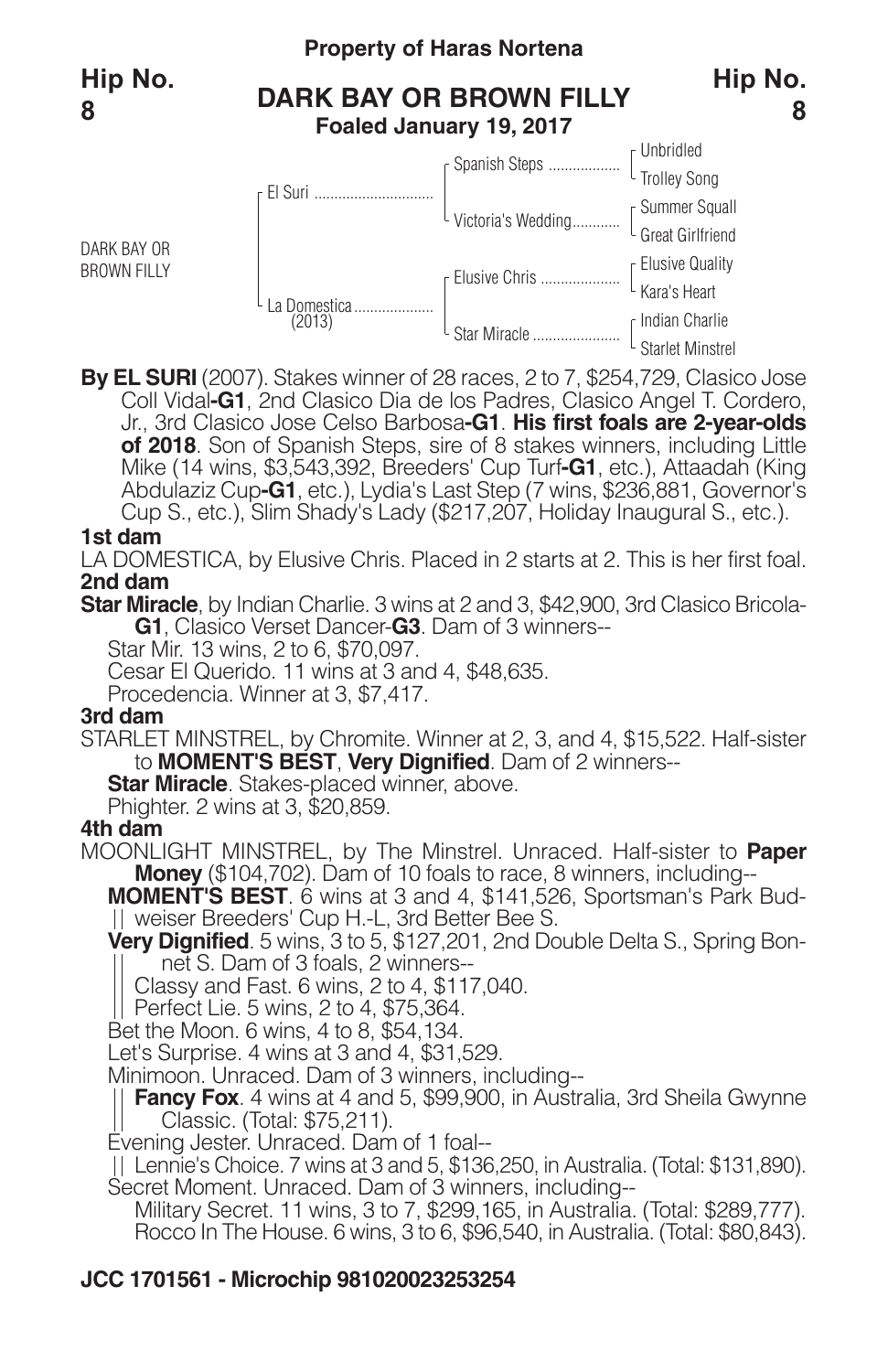BAY COLT

# **Property of Haras Nortena**

# **BAY COLT Foaled January 19, 2017**



By COACH BILLY G. (2006). Winner of \$63,183. Sire of 4 crops of racing age,<br>20 foals, 14 starters, 10 winners of 29 races and earning \$467,728, in-<br>cluding Justiciero (8 wins, \$220,841, Derby Puertorriqueno S.-G1, etc.),<br>M Love (to 4, 2018, \$90,434, 2nd Clasico Versets Dancer S.**-G2**, etc.), Concerto Bello (4 wins, \$32,529), Trilliza M (\$22,297), Identica (\$17,884), Concerto's Beauty (\$15,551), Ahora Si (\$14,854), Dra. Nortena (\$10,172).

#### **1st dam**

LA POLICLINICA, by Pair of Deuces. 32 wins in 50 starts, 3 to 6, \$206,119. Dam of 7 other foals, 6 to race, 5 winners--

**JUSTICIERO** (c. by Coach Billy G.). 8 wins in 14 starts at 2 and 3, \$220,841, Derby Puertorriqueno S.-**G1**, Copa Gobernador S.-**G1**, Copa San Juan S.-**G1**, Clasico Antonio Mongil, Jr. S.-**G2**, 2nd Clasico Puerto Rico Futurity-**G1**, 3rd Clasico Navidad S.-**G1**.

Ciudad Senorial (f. by Plato). 6 wins, 3 to 5, \$32,091.

Bella Pionera (f. by Pioneering Song). 5 wins at 3 and 4, \$19,694.

Isla Estrella (f. by Soaring By). 2 wins at 3, \$12,485.

El Excelente (g. by D' Coach). Winner at 2, \$6,634.

#### **2nd dam**

AL'S LAW, by Wardlaw. 3 wins at 3 and 4, \$40,458. Half-sister to **Ms. Stolley Night**. Dam of 6 other foals, 5 to race, 4 winners--

Warrior's Boy. 7 wins, 3 to 6, \$74,767.

Mini Poli. 6 wins at 3 and 4, \$34,766.

Royal Boldski. 4 wins, 3 to 5, \$22,162.

Batallador. Winner at 3, \$10,370.

#### **3rd dam**

DAY IN DAY OUT, by Bold Hour. Unplaced in 2 starts. Dam of 4 winners, incl.-- **Ms. Stolley Night**. 3 wins at 4, \$86,430, 2nd Coral Gables S. Producer. Devonshire Dock. Winner at 3, \$10,929.

Constantly Royal. Unraced. Dam of 2 foals, including--

Willi Buck. 12 wins, 3 to 6, \$69,331.

#### **4th dam**

**MOUNT REGINA**, by Dedicate. 15 wins, 2 to 6, \$190,738, Jersey Belle H., 2nd Sheepshead Bay H. 3 times, New York H., Pageant H., 3rd Diana H., Vagrancy H., New York H. Half-sister to **Parida** (8 wins, \$106,489, 3rd Mother Goose S.). Dam of 5 foals, 4 winners, including--

Bitter Ring. 10 wins, 3 to 10, \$125,753.

Dedicated to Peace. 6 wins, 3 to 5, \$41,503. Sire.

Pernicity. 3 wins at 3 and 4, \$12,731.

### **JCC 1701648 - Microchip 981020023278488**

**Hip No.**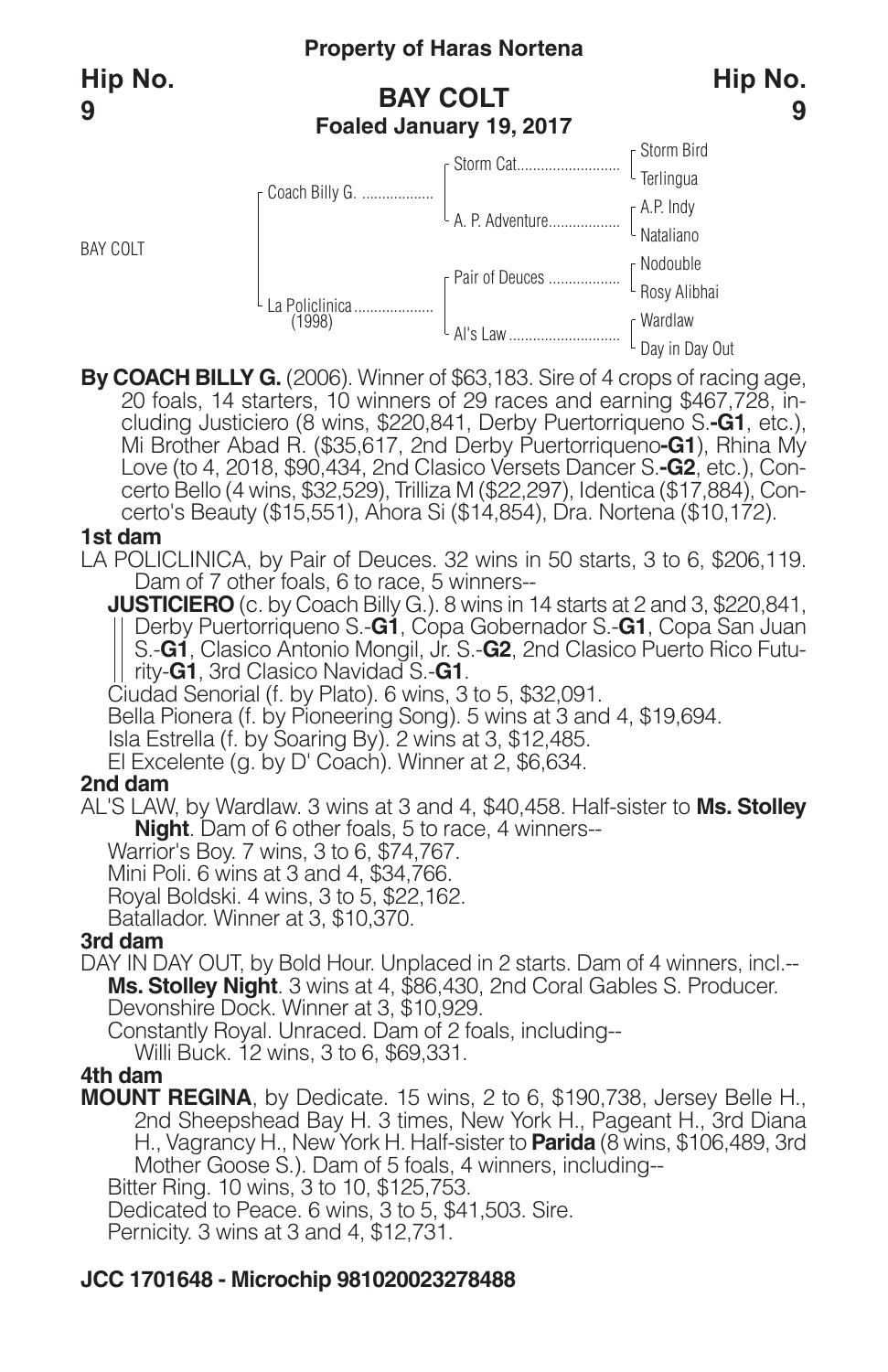#### **Property of Haras Nortena**

# **BAY FILLY Foaled February 10, 2017**



By COACH BILLY G. (2006). Winner of \$63,183. Sire of 4 crops of racing age,<br>20 foals, 14 starters, 10 winners of 29 races and earning \$467,728, in-<br>cluding Justiciero (8 wins, \$220,841, Derby Puertorriqueno S.-G1, etc.),<br>M Love (to 4, 2018, \$90,434, 2nd Clasico Versets Dancer S.**-G2**, etc.), Concerto Bello (4 wins, \$32,529), Trilliza M (\$22,297), Identica (\$17,884), Concerto's Beauty (\$15,551), Ahora Si (\$14,854), Dra. Nortena (\$10,172).

#### **1st dam**

MY FAVORITE QUEEN, by Rey de Cafe. 5 wins at 2 and 3, \$32,363. Half-sister to **MY FAVORITE SPIRIT**. This is her first foal.

#### **2nd dam**

BEFORE THE THUNDER, by Wekiva Springs. Unraced. Half-sister to **MYFA-VORITE PLACE**, **STARLET IN MOTION**, **MY FAVORITE DREAM**. Dam of 4 other foals, 2 winners, including--

**MY FAVORITE SPIRIT** (c. by American Spirit). 5 wins at 2 and 3, \$83,246, champion imported 3-year-old colt in Puerto Rico, Clasico George Washington-**G3**, Clasico Jose de Diego.

#### **3rd dam**

**Myfavorite Charity**, by Great Above. 9 wins, 3 to 6, \$124,067, 2nd Azalea H.- L, etc. Half-sister to **DASH OF SALT**, **Jacquelyn's Groom**. Dam of--

**MYFAVORITE PLACE**. 17 wins, 2 to 6, \$306,852, Clasico Antonio R. Barcelo-**G1**, 2nd Clasico Dia del Veterano-**G3**, 3rd Clasico Eugenio Maria de Hostos-**G1**. Sire.

**STARLET IN MOTION**. 17 wins, 3 to 6, \$287,579, Clasico Dia de las Madres-**G1**, 2nd Clasico Dia de Reyes-**G1**, Clasico Confederacion Hipica de Puerto Rico-**G1**, Clasico Dia del Veterano-**G2**, Clasico Miss Bell-**G3**, 3rd Clasico Antonio R. Barcelo-**G1**, Clasico Constitucion-**G1** twice.

**MY FAVORITE DREAM**. 6 wins, 3 to 5, \$119,627, Clasico Antonio R. Barcelo-**G1**, Clasico Battle Morn-**G3**. Sire.

#### **4th dam**

JETTAPART, by Tri Jet. Winner at 3, \$11,495. Half-sister to **Great Ending** (12 wins, \$97,401). Dam of 19 foals, 16 to race, 13 winners, including--

**DASH OF SALT**. 6 wins, 3 to 5, \$206,261, Marigold S.-L, etc. Producer. Granddam of **DON'T BE SO SALTY** (Total: \$209,516), **Demacmorton**. **Jacquelyn's Groom**. 7 wins, 2 to 7, \$164,808, 2nd Roman Brother S.-LR, etc. **Myfavorite Charity**. Stakes-placed winner, above.

Spring Vacation. 2 wins at 3, \$41,960. Dam of **OBEY** (4 wins, \$150,132). Miss E. 5 wins at 3, \$37,508. Dam of **I'm Majestic** (\$202,895), **Charity Country** (\$60,524, dam of **LEGAL MOVE**, Total: \$883,124, sire; etc.).

### **JCC 1701787 - Microchip 981020023283650**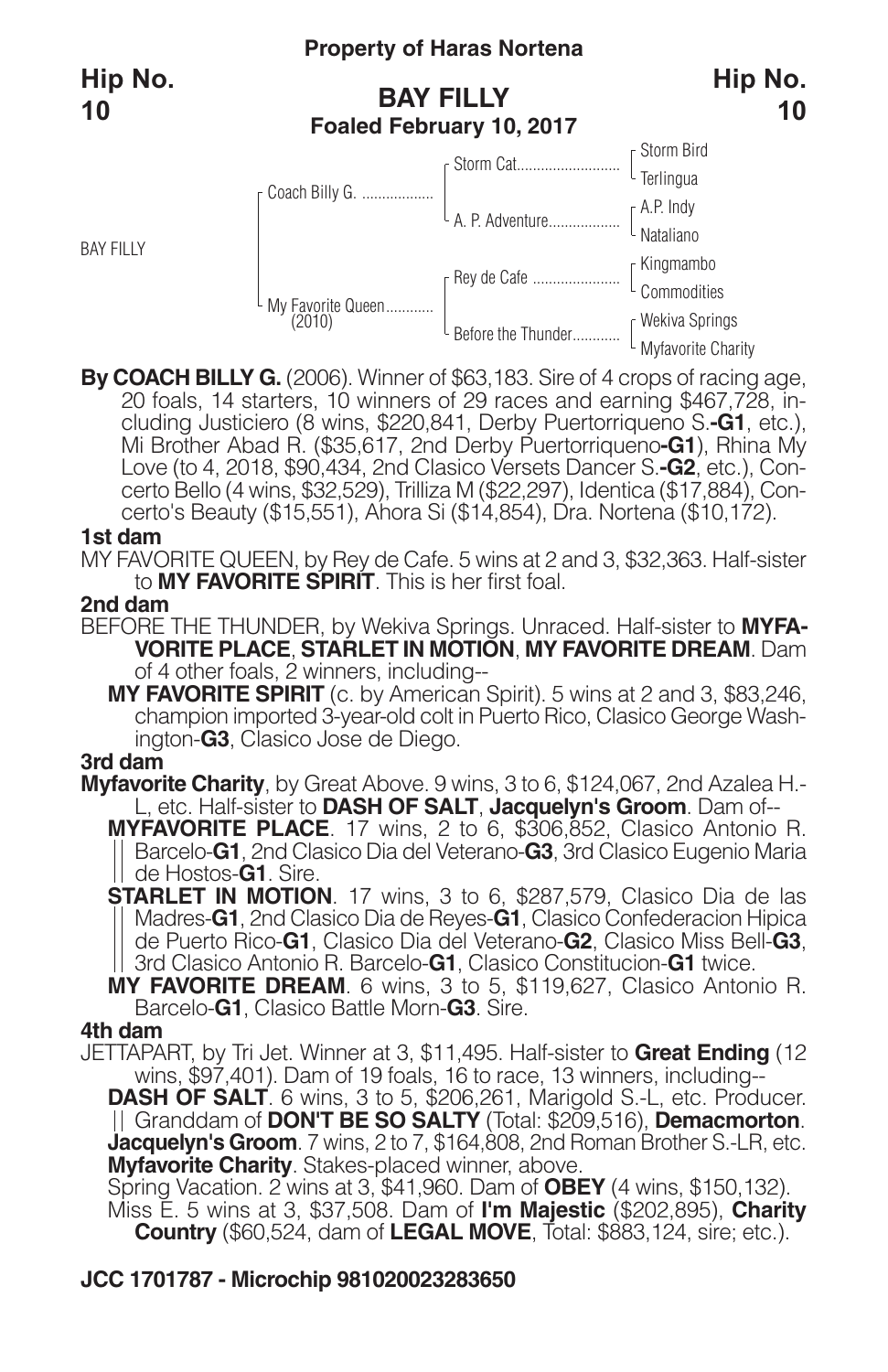# **BAY FILLY Foaled April 19, 2017**



**By EL SURI** (2007). Stakes winner of 28 races, 2 to 7, \$254,729, Clasico Jose Coll Vidal**-G1**, 2nd Clasico Dia de los Padres, Clasico Angel T. Cordero, Jr., 3rd Clasico Jose Celso Barbosa**-G1**. **His first foals are 2-year-olds of 2018**. Son of Spanish Steps, sire of 8 stakes winners, including Little Mike (14 wins, \$3,543,392, Breeders' Cup Turf**-G1**, etc.), Attaadah (King Abdulaziz Cup**-G1**, etc.), Lydia's Last Step (7 wins, \$236,881, Governor's Cup S., etc.), Slim Shady's Lady (\$217,207, Holiday Inaugural S., etc.).

#### **1st dam**

NORTH BEAUTY, by Yankee Gentleman. Unplaced. Dam of 3 other foals, incl.-- Amorsh (f. by Concierto Alegre). Two-year-old of 2018.

#### **2nd dam**

BEAUTY BUG, by A.P. Indy. Unplaced. Half-sister to **Aggie Southpaw**. Dam of-- Melody Croon. Winner at 2, \$58,040.

#### **3rd dam**

**BEAUTY CREAM**, by Rich Cream. 13 wins, 2 to 5, \$711,647, Orchid H.-**G2**, New York H.-**G2**, Bewitch S.-**G3**, Columbiana H.-**G3**, Dahlia H., Badger H., Key Largo S., Santa Fe Futurity, 2nd Queen's H.-**G3**, My Charmer H., Goldenrod S., Petticoat S., 3rd La Prevoyante Invitational H.-**G2**, Las Esperanza Futurity. Dam of 5 winners, including--

**Aggie Southpaw**. 3 wins at 2 and 3, \$139,617, 2nd Bashford Manor S.-**G3**, Kentucky Colonel S., 3rd Kentuckiana S.-L. Sire.

Mesa Beauty. 5 wins at 3 and 4, \$80,220. Producer.

#### **4th dam**

SUPER BOWL GIRL, by Far North. Unraced. Half-sister to **TRAFFIC BREAK-ER** (\$139,674, Chrysler Sprint Championship H., etc., sire), **Busy Saxon** (\$114,278, 2nd Jamaica S.), **Busy Chief** (\$73,265, sire), Dam of--

**BEAUTY CREAM**. Stakes winner, above.

Super Rich's. 2 wins at 2, \$26,525. Dam of 3 winners, including--

**Jonathan's Oak**. 4 wins at 2 and 3, \$96,096, 2nd Graduation S.-LR.

Flags to Riches. Placed at 3, \$4,050. Producer. Granddam of **Rosa Linda** (2nd Clasico Lavandera-**G2**, Clasico Alighieri).

Akurian Beauty. 2 wins at 3, \$15,522. Producer. Granddam of **SERENOTE** (4 wins, Total: \$357,039, in Australia, Lyndhurst Stud Doomben Slipper H., 2nd QRSE Ramada Pelican Waters Summer Cup, Members H., 3rd Culpans Electrical Ken Russell Memorial Classic H.). Great-granddam of **Ruby Soho** (Total: \$183,044, in Australia, 3rd Jeep Two Million Magic Millions Two-Year-Old Classic, Channel Seven Calaway Gal S.).

Super Smart Girl. Winner at 3, \$24,280. Great-granddam of **Red Production** (11 wins, \$299,938, 2nd Louisiana Legends Starter S.-R).

### **JCC 1713547 - Microchip 981020023246369**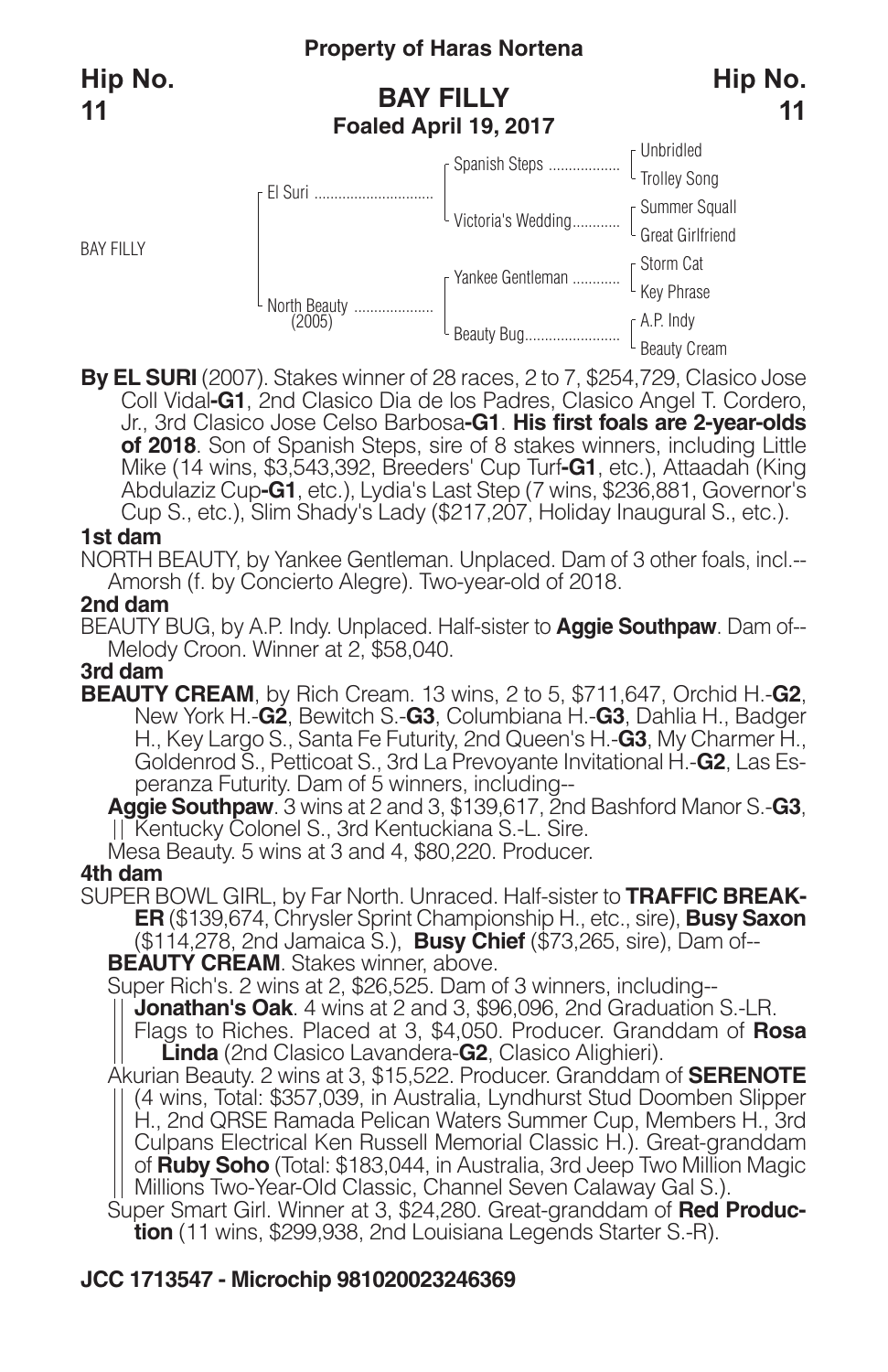

**By BIZARRO** (2009). Winner of \$35,321. Sire of 3 crops of racing age, 13 foals, 4 starters, 2 winners of 3 races and earning \$27,462, Lady Girona her Unbridled's Song, leading sire, sire of 121 stakes winners, 5 champions, including Arrogate (\$17,422,600, Pegasus World Cup Invitational S.**-G1**-ntr, etc.), Forever Unbridled (\$3,186,880, Longines Breeders' Cup Distaff**-G1**, etc.), Will Take Charge (7 wins, \$3,924,648, Travers S.**-G1**, etc.).

#### **1st dam**

SISTER MARY AGNES, by Repent. Unraced. Sister to **FAMOUS PATRIOT**. This is her second foal. Her first foal is a 3-year-old of 2018.

#### **2nd dam**

AGNES ROSE, by Beau Genius. Winner at 2, 3, and 4, \$59,625. Half-sister to **HATPIN**, **Eden Lodge**, **Lordly Prospect**, **Glorious Sensation**. Dam of-- **FAMOUS PATRIOT** (g. by Repent). 7 wins, 3 to 7, \$327,722, Step Nicely S.-LR, 3rd Holy Bull S.-**G3**, Hal's Hope S.-**G3**, Majestic Light S.-L, Sunshine State S.-LR, Skip Away S.

#### **3rd dam**

LAFAYETTE'S LADY, by Young Commander. 3 wins at 3, \$46,900. Sister to **Pa tricia James**, half-sister to **The IrishTout**. Dam of 15 winners, including-- **HATPIN**. Winner at 2, \$38,760, in N.A./U.S.; 3 wins at 3, \$265,569, in Canada, Alywow S.-L, 2nd Duchess S.-**G3**, Bessarabian S.-L, 3rd Bessarabian H.-**G3**, Star Shoot S.-L. (Total: \$257,897). Dam of-- **SHAISHEE**. Placed at 3, £3,850, in England; <sup>5</sup> wins, <sup>4</sup> to 6, 1,214,139 dirhams, in U.A.E., Emirates Skywards Mahab Al Shimaal-**G3**, 3rd Jebel Ali Sprint Sponsored by Shadwell. (Total: \$336,462). **DANNHAUSER**. 9 wins, 3 to 8, \$313,487, Laurel Turf Cup S.-L, etc. **Eden Lodge**. 4 wins to 4, \$239,980, 2nd Fantasy S.-**G2**, etc. Dam of-- **SAFFRON HALL**. 12 wins, 5 to 9, \$382,128, Emerald S.-R, etc. Set ntr. **Lordly Prospect**. 6 wins, 3 to 6, \$202,572, 2nd Pleasanton H., etc. **Glorious Sensation**. 4 wins, \$129,437, 2nd Sandcastle H.-LR, etc. Dam of-- **CLASSY LADY M**. 8 wins, 3 to 6, \$270,189, My Charmer S.-L, etc. Derwin's Lady. Unplaced. Dam of **JONESIN FOR JERRY** (6 wins, \$282,- 360, Maryland Million Lassie S.-R, 2nd Small Wonder S.-LR, etc.). Paddy de Foie. 2 wins, \$41,775. Dam of 6 foals to race, 5 winners, incl.-- **Gretchen's Alma**. Winner at 2, \$49,200, 3rd Generous Portion S.-LR. Morell's Love. 9 wins to 5, \$141,918. dam of **Salah Champ** (\$273,619). Lady Lamar. 2 wins at 3, \$29,740. Producer. Granddam of **REDSOLOCUP** (4 wins, \$72,132, Chinook Pass S.-R, 3rd Luke Kruytbosch S.), **Lovethisbar** (\$34,648, 2nd Janet Wineberg S.-R, etc.), **Oldtoytrain** (\$23,611).

#### **JCC 1702014 - Microchip 981020023456156**